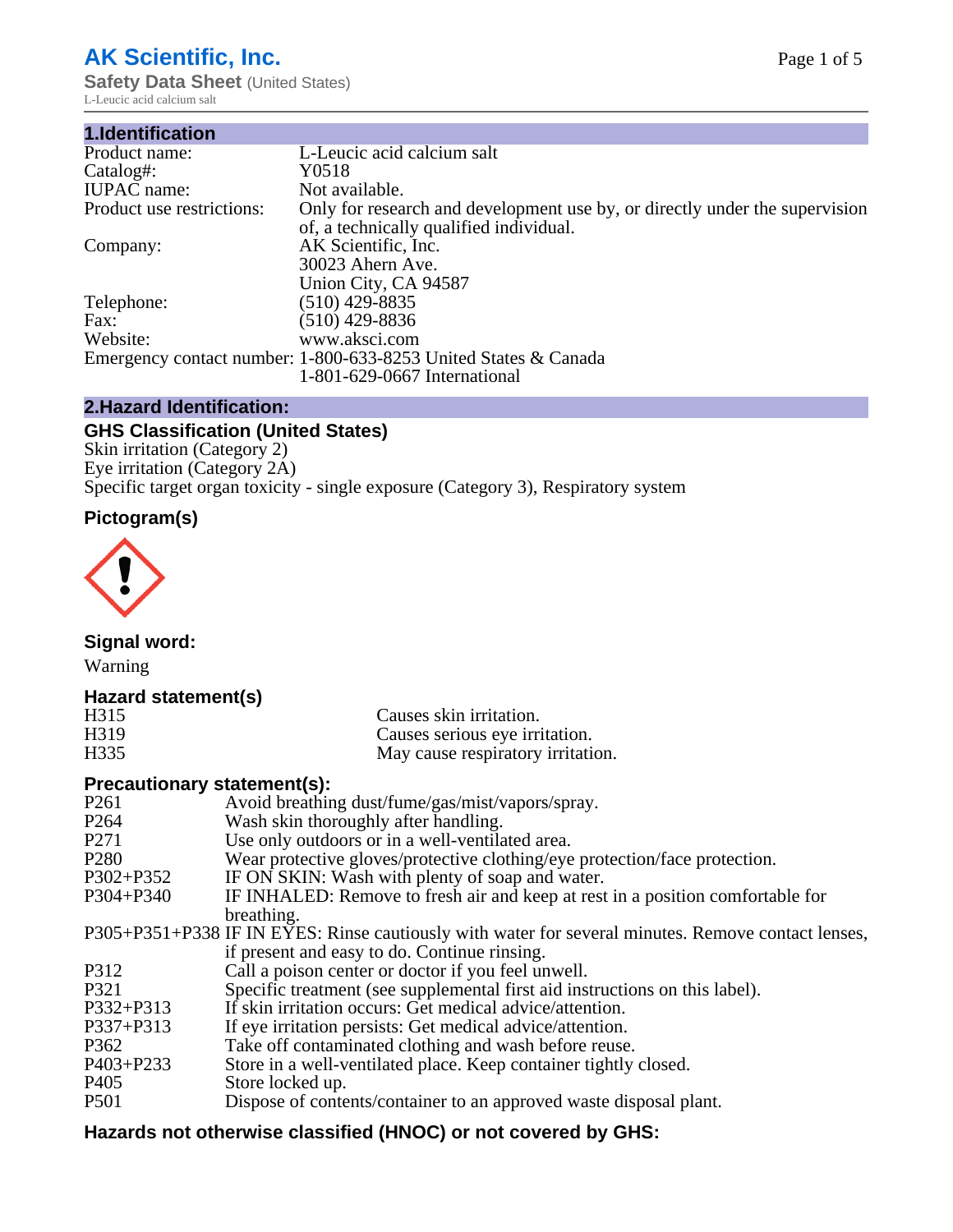#### None

### **3.Composition/Information on Ingredients**

| Synonyms:       | $(S)-($ |
|-----------------|---------|
| CAS#:           | Not :   |
| Purity:         | 98%     |
| FC <sup>1</sup> | Not :   |

 $(S)$ -(-)-2-Hydroxyisocaproic acid calcium Not available. Not available.

# **4. First Aid Measures**

**General Information:** Immediately remove any clothing contaminated by the product. Move out of dangerous area. Consult a physician and show this safety data sheet.

**Inhalation:** Move person to fresh air. If not breathing, give artificial respiration. If breathing is difficult, give oxygen. Obtain medical aid.

**Skin contact:** Immediately flush skin with running water for at least 15 minutes while removing contaminated clothing and shoes. Wash clothing before reuse. Obtain medical aid immediately. **Eye contact:** Immediately flush open eyes with running water for at least 15 minutes. Obtain medical aid immediately.

**Ingestion:** Do NOT induce vomiting without medical advice. Rinse mouth with water. Never administer anything by mouth to an unconscious person. Obtain medical aid immediately.

**Most important symptoms and effects, both acute and delayed:** No further information available. Please see sections 2 and 11.

**Indication of any immediate medical attention and special treatment needed:** No further information available.

# **5. Fire Fighting Measures**

**Suitable extinguishing media:** Use water spray, dry chemical, carbon dioxide, or chemical foam. **Specific hazards arising from the chemical:** Carbon oxides, Calcium oxides.

**Advice for firefighters:** As in any fire, wear a NIOSH-approved or equivalent, pressure-demand, self-contained breathing apparatus and full protective gear. During a fire, irritating and highly toxic gases may be generated by thermal decomposition or combustion.

# **6. Accidental Release Measures**

**Personal precautions, protective equipment and emergency procedures:** Wear protective equipment and keep unprotected personnel away. Ensure adequate ventilation. Remove all sources of ignition. Prevent further leak or spill if safe to do so. For personal protective equipment, please refer to section 8.

**Environmental precautions:** Do not let product enter drains, other waterways, or soil.

**Methods and materials for containment and cleaning up:** Prevent further leak or spill if safe to do so. Vacuum, sweep up, or absorb with inert material and place into a suitable disposal container. Consult local regulations for disposal. See section 13 for further disposal information.

# **7. Handling and Storage**

**Precautions for safe handling:** Avoid contact with skin, eyes, and personal clothing. Wash hands thoroughly after handling. Avoid breathing fumes. Use only with adequate ventilation. Wear suitable protective clothing, gloves, and eye/face protection. Keep away from sources of ignition. Minimize dust generation and accumulation. Keep container tightly closed. Open and handle container with care. Do not eat, drink, or smoke while handling.

**Conditions for safe storage, including any incompatibilities:** Store in a tightly-closed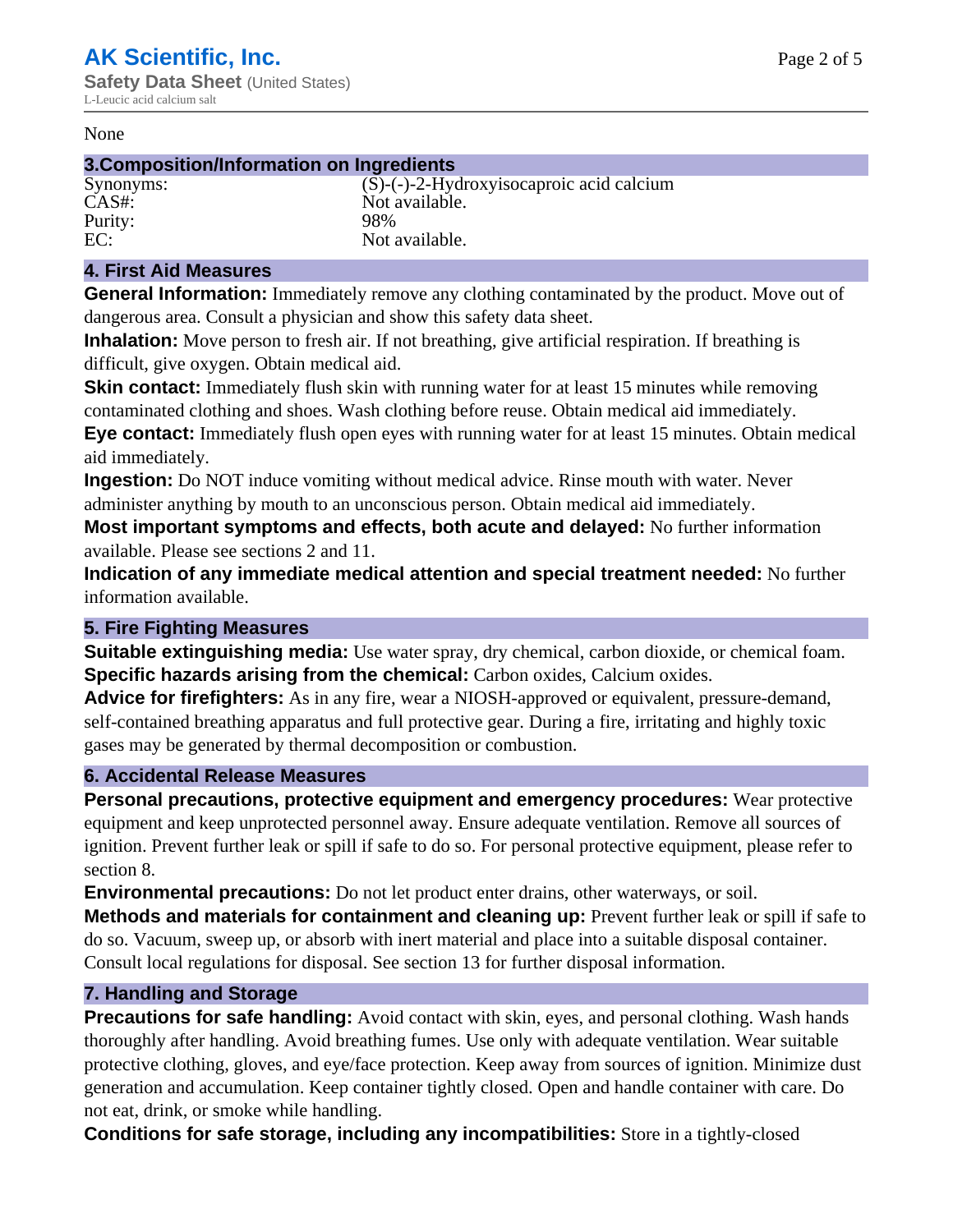container when not in use. Store in a cool, dry, well-ventilated area away from incompatible substances. Keep away from sources of ignition. ,Store long-term in a cool, dry place.

# **8. Exposure Controls/Personal Protection**

#### **Exposure limits:**

| <b>OSHA PEL:</b>  | Not available. |
|-------------------|----------------|
| NIOSH REL:        | Not available. |
| <b>ACGIH TLV:</b> | Not available. |

**Appropriate engineering controls:** Avoid contact with skin, eyes, and clothing. Wash hands before breaks and immediately after handling the product. Facilities storing or utilizing this material should be equipped with an eyewash fountain. Use adequate general and local exhaust ventilation to keep airborne concentrations low.

#### **Personal protection**

| Eyes:        | Based on an evaluation of the eye or face hazards present, wear chemical splash-resistant<br>safety glasses or goggles with side protection. A face shield may be appropriate in some |
|--------------|---------------------------------------------------------------------------------------------------------------------------------------------------------------------------------------|
|              | workplaces. Use eyewear tested and approved under appropriate government standards<br>such as OSHA 29 CFR 1910.133 or EU EN166.                                                       |
| Hands:       | Wear gloves selected based on an evaluation of the possible hazards to hands and skin,                                                                                                |
|              | the duration of use, the physical conditions of the workplace, and the chemical resistance                                                                                            |
|              | and physical properties of the glove material.                                                                                                                                        |
|              | Skin and body: Protective clothing must be selected based on the hazards present in the workplace, the                                                                                |
|              | physical environment, the duration of exposure, and other factors. No fabric can provide                                                                                              |
|              | protection against all potential hazards; therefore it is important to select the appropriate                                                                                         |
|              | protective clothing for each specific hazard. At the minimum, wear a laboratory coat and                                                                                              |
|              | close-toed footwear.                                                                                                                                                                  |
| Respiratory: | Respirators are not a substitute for accepted engineering control measures such as<br>enclosure or confinement of the operation, general and local ventilation, and substitution      |
|              | of less toxic materials. When respiratory personal protective equipment is appropriate                                                                                                |
|              | based on an assessment of respiratory hazards in the workplace, use a NIOSH- or                                                                                                       |
|              | CEN-certified respirator.                                                                                                                                                             |

| 9. Physical and Chemical Properties |                                       |
|-------------------------------------|---------------------------------------|
| <b>Physical State:</b>              | White to off-white crystalline powder |
| Molecular Formula:                  | C12H22O6.Ca                           |
| Molecular Weight:                   | 302.38                                |
| Odor:                               | Not available.                        |
| pH:                                 | Not available.                        |
| <b>Boiling Point Range:</b>         | Not available.                        |
| Freezing/Melting Point:             | $273 - 277$ °C                        |
| <b>Flash Point:</b>                 | Not available.                        |
| <b>Evaporation Rate:</b>            | Not available.                        |
| Flammability(solid,gas):            | Please see section 2.                 |
| Explosive limits:                   | Not available.                        |
| Vapor Pressure:                     | Not available.                        |
| Vapor Density:                      | Not available.                        |
| Solubility:                         | Not available.                        |
| <b>Relative Density:</b>            | Not available.                        |
| Refractive Index:                   | Not available.                        |
| Volatility:                         | Not available.                        |
| <b>Auto-ignition Temperature:</b>   | Not available.                        |
| Decomposition Temperature:          | Not available.                        |
| <b>Partition Coefficient:</b>       | Not available.                        |

#### **10. Stability and Reactivity**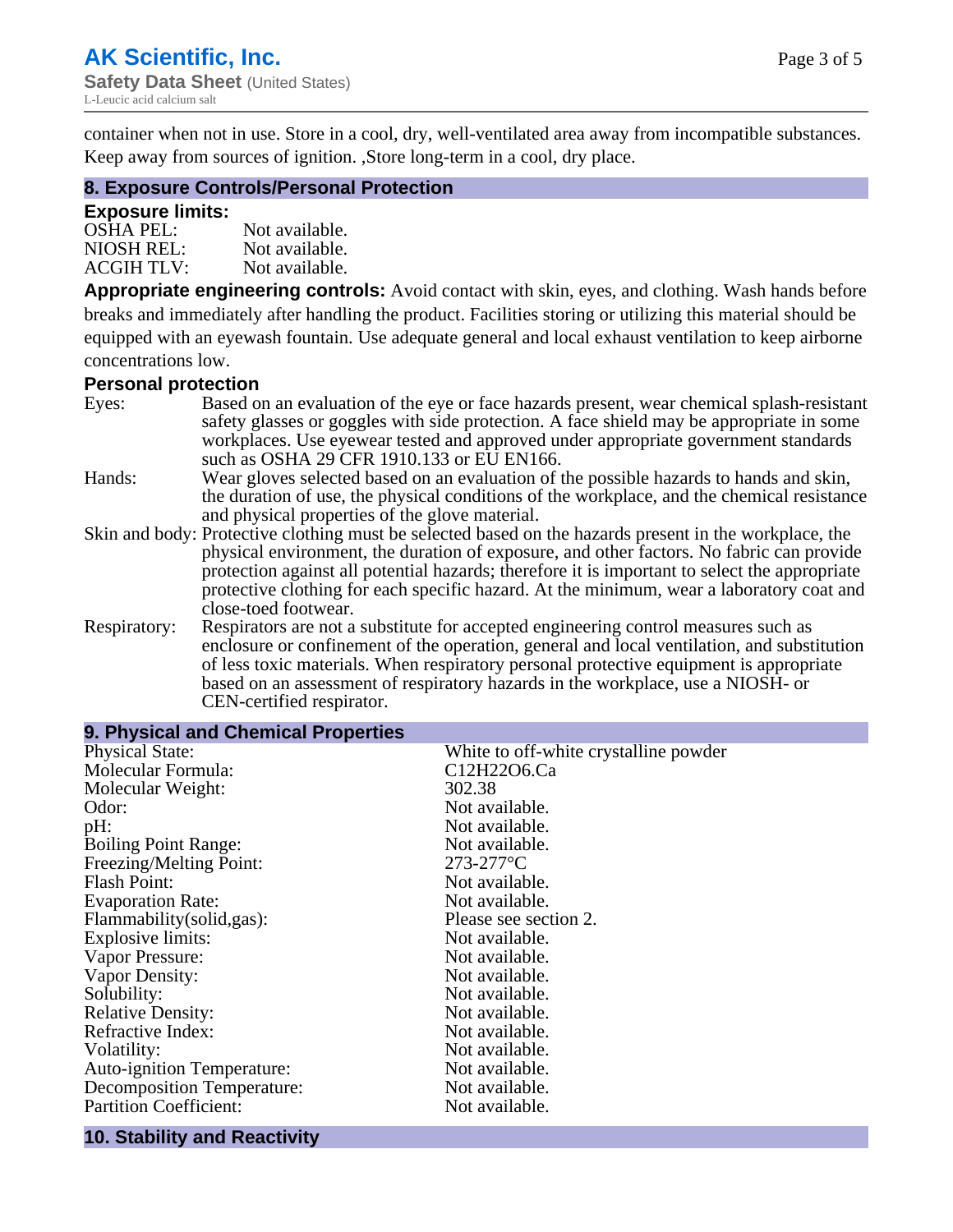| Reactivity:                         | Not available.                                       |
|-------------------------------------|------------------------------------------------------|
| Chemical stability:                 | Stable under recommended temperatures and pressures. |
| Possibility of hazardous reactions: | Not available.                                       |
| Conditions to avoid:                | Dust generation.                                     |
| Incompatible materials:             | Strong oxidizing agents.                             |
| Hazardous decomposition products:   | Carbon oxides, Calcium oxides.                       |
|                                     |                                                      |

#### **11. Toxicological Information**

| RTECS#                                         | Not available.                                      |
|------------------------------------------------|-----------------------------------------------------|
| Acute toxicity:                                | Not available.                                      |
| Routes of exposure:                            | Inhalation, eye contact, skin contact, ingestion.   |
| Symptoms related to the physical, chemical and | Skin contact may result in inflammation             |
| toxicological characteristics:                 | characterized by itching, scaling, reddening,       |
|                                                | blistering, pain or dryness. Eye contact may result |
|                                                | in redness, pain or severe eye damage. Inhalation   |
|                                                | may cause irritation of the lungs and respiratory   |
|                                                | system. Overexposure may result in serious illness  |

or death.

#### **Carcinogenicity**

| IARC: | Not classified.                                                                                       |
|-------|-------------------------------------------------------------------------------------------------------|
| NTP:  | Not listed.                                                                                           |
| OSHA: | Not listed.                                                                                           |
|       | Acute toxic effects: Inflammation of the eye is characterized by redness, watering, and itching. Skin |
|       | inflammation is characterized by itching, scaling, reddening, or, occasionally,                       |
|       | blistering.                                                                                           |

| <b>12. Ecological Information</b> |                |
|-----------------------------------|----------------|
| Ecotoxicity:                      | Not available. |
| Persistence and degradability:    | Not available. |
| Bioaccumulative potential:        | Not available. |
| Mobility in soil:                 | Not available. |
| Other adverse effects:            | Not available. |

#### **13. Disposal Considerations**

Disposal of waste: Chemical waste generators must determine whether a discarded chemical is classified as hazardous waste. US EPA guidelines for the classification determination are listed in 40 CFR 261.3. Additionally, waste generators must consult state and local hazardous waste regulations to ensure complete and accurate classification. Observe all federal, state and local regulations when disposing of the substance.

Disposal of packaging: Do not reuse containers. Dispose of as unused product.

| <b>14. Transportation Information</b> |                |
|---------------------------------------|----------------|
| <b>DOT (United States)</b>            |                |
| UN number:                            | Not hazmat     |
| Proper shipping name:                 | Not available. |
| Transport hazard class:               | Not available. |
| Packing group:                        | Not available. |
| <b>IATA</b>                           |                |
| <b>UN Number:</b>                     | Not DG         |
| Proper shipping name:                 | Not available. |
| Transport hazard class:               | Not available. |
| Packing group:                        | Not available. |